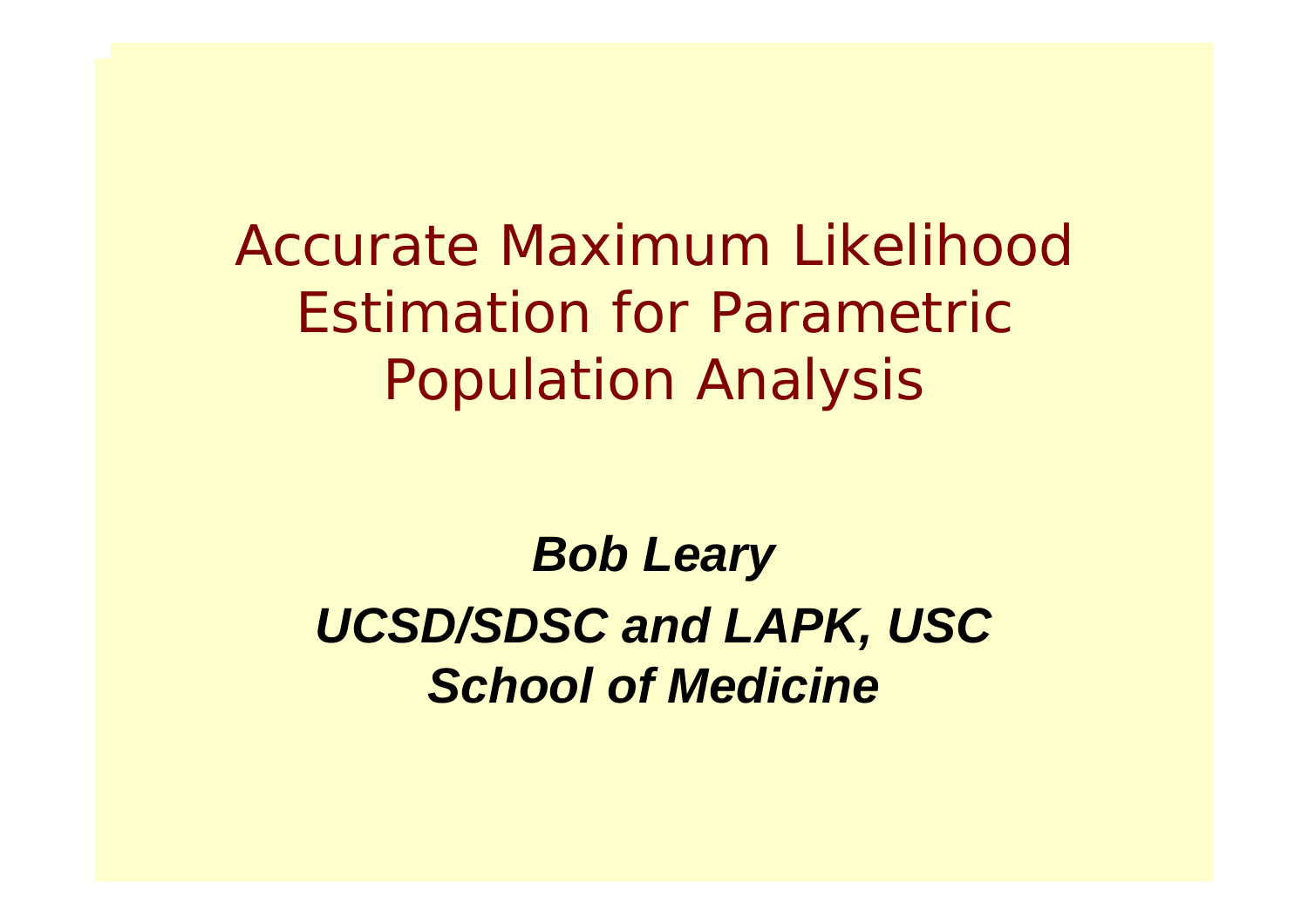## Why use parametric maximum likelihood estimators?

• Consistency:

$$
\hat{\theta}_{ML} \rightarrow \theta_{TRUE} \text{ as } N \rightarrow \infty
$$

• Asymptotic Efficiency:

$$
\frac{\text{var}\,\hat{\theta}_{ML}}{\text{var}\,\hat{\theta}_{OTHER}} \le 1 \text{ as } N \to \infty
$$

• Well-developed asymptotic theory allows hypothesis testing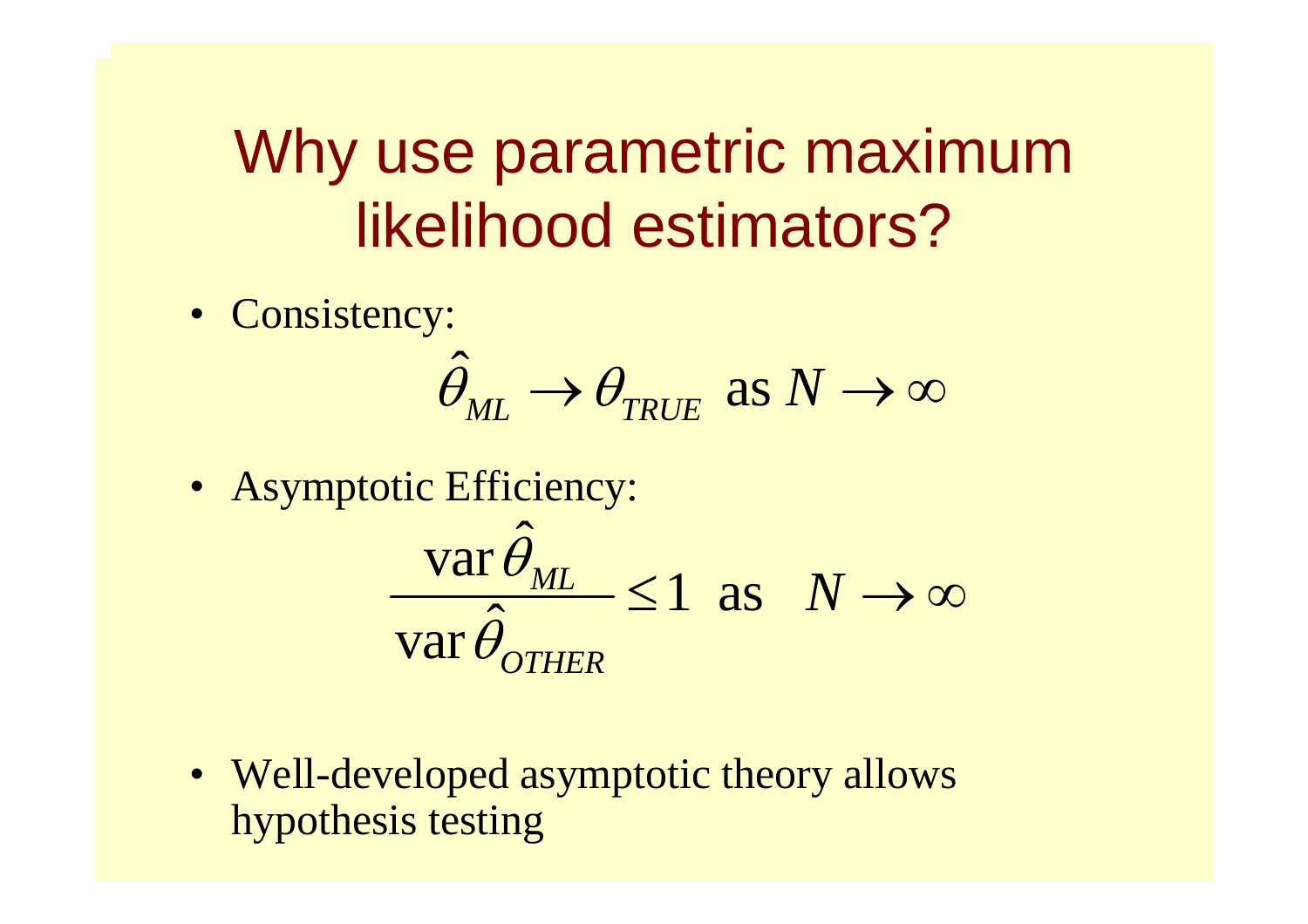But most current parametric methods only maximize approximate likelihoods (MAL)

• F.O.

•F.O.C.E

• Laplace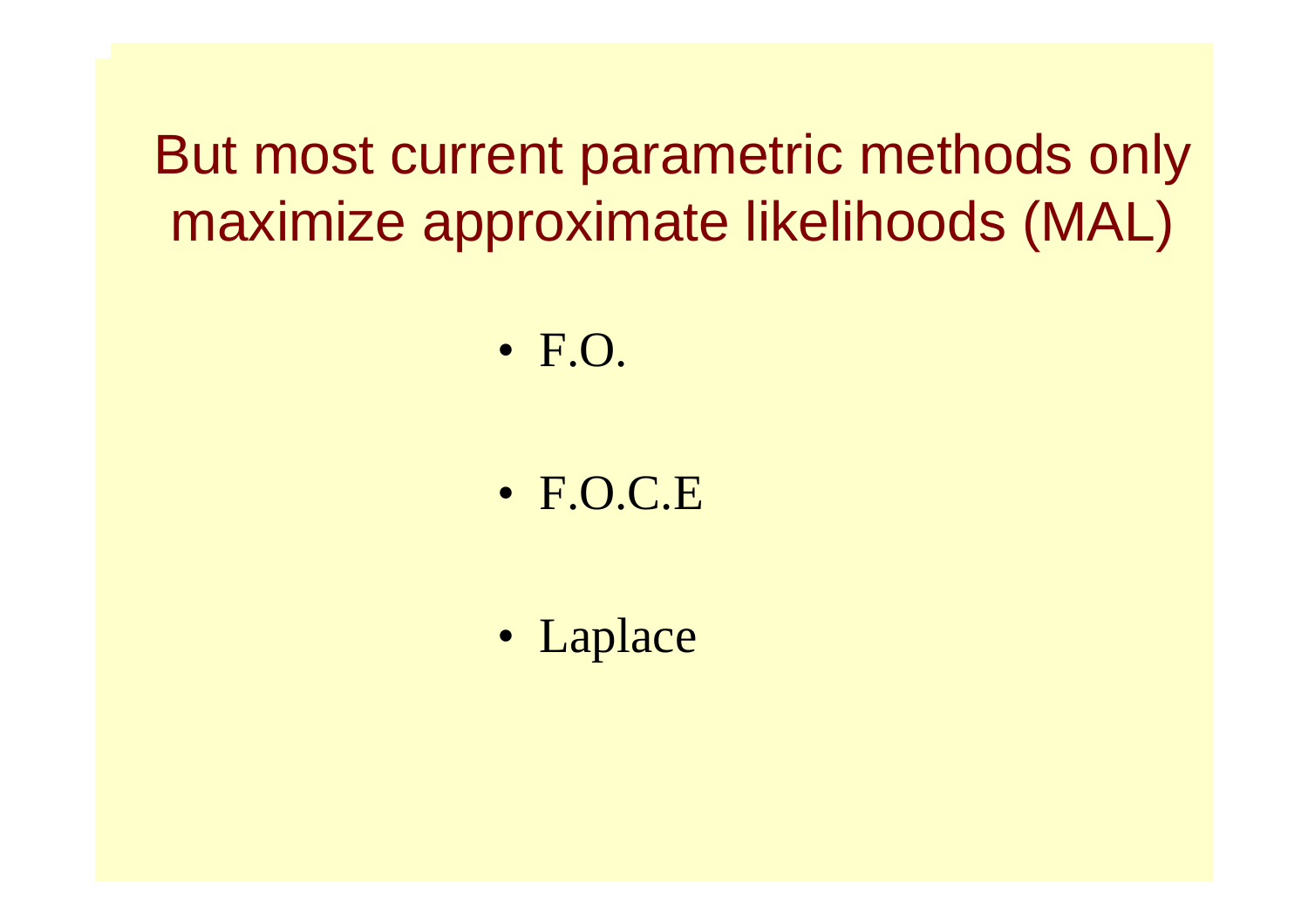MAL estimation can cause serious degradation of statistical peformance

• Not Consistent:

$$
\hat{\theta}_{\text{MAL}} \rightarrow \theta_{\text{TRUE}} + \text{bias as } N \rightarrow \infty
$$

• Not Asymptotically Efficient:

$$
\frac{\text{var}\,\hat{\theta}_{ML}}{\text{var}\,\hat{\theta}_{ML}} > 1 \text{ as } N \to \infty
$$

• No asymptotic theory – using ML asymptotic theory for MAL case can be VERY misleading!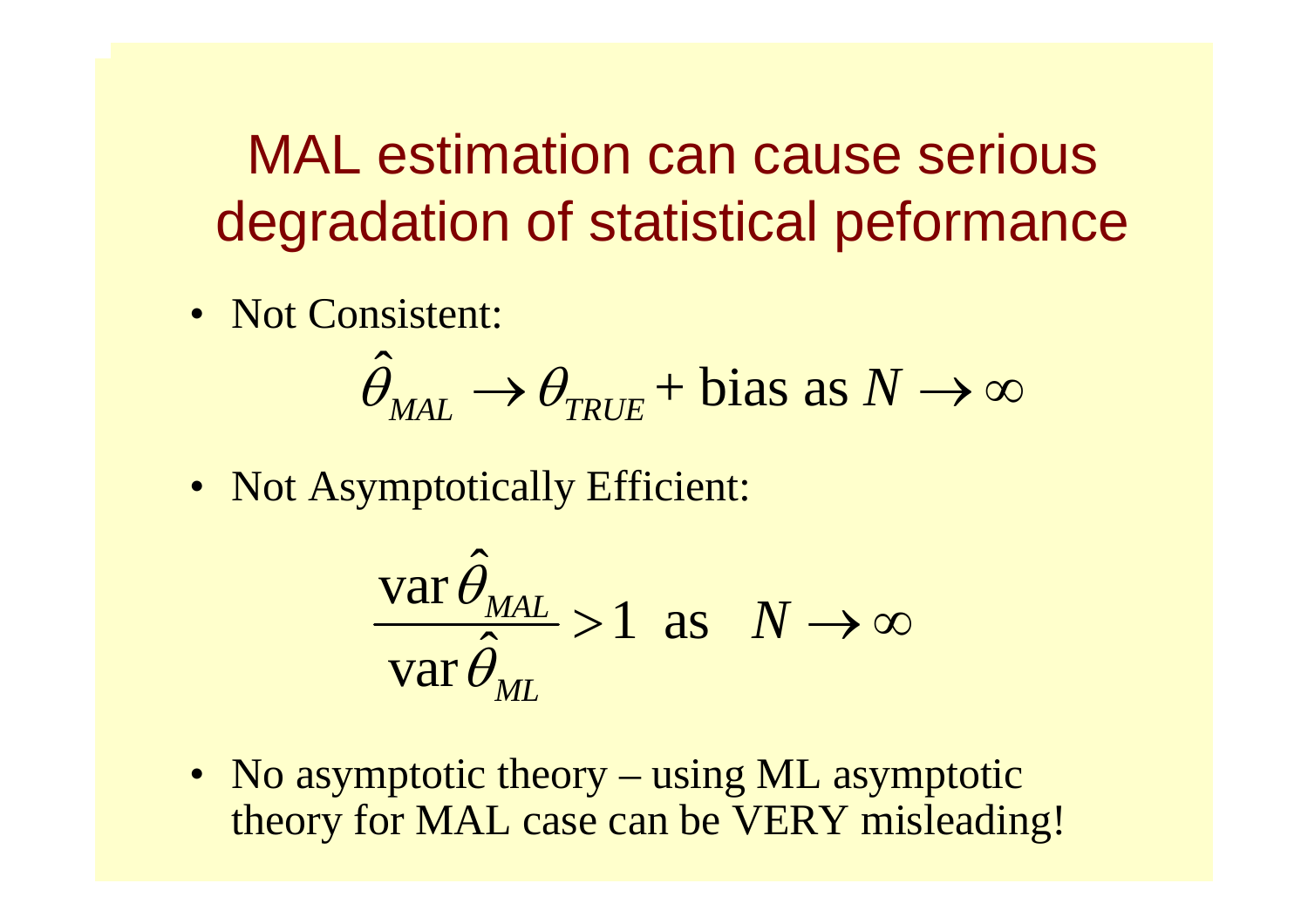#### Statistical efficiency definition

• Relative statistical efficiency:

$$
\text{statistical efficiency}(\hat{\theta}_{\text{MAL}}) = \frac{\text{var}\,\hat{\theta}_{\text{ML}}}{\text{var}\,\hat{\theta}_{\text{MAL}}}
$$

• Statistical efficiencies can be evaluated by Monte Carlo simulations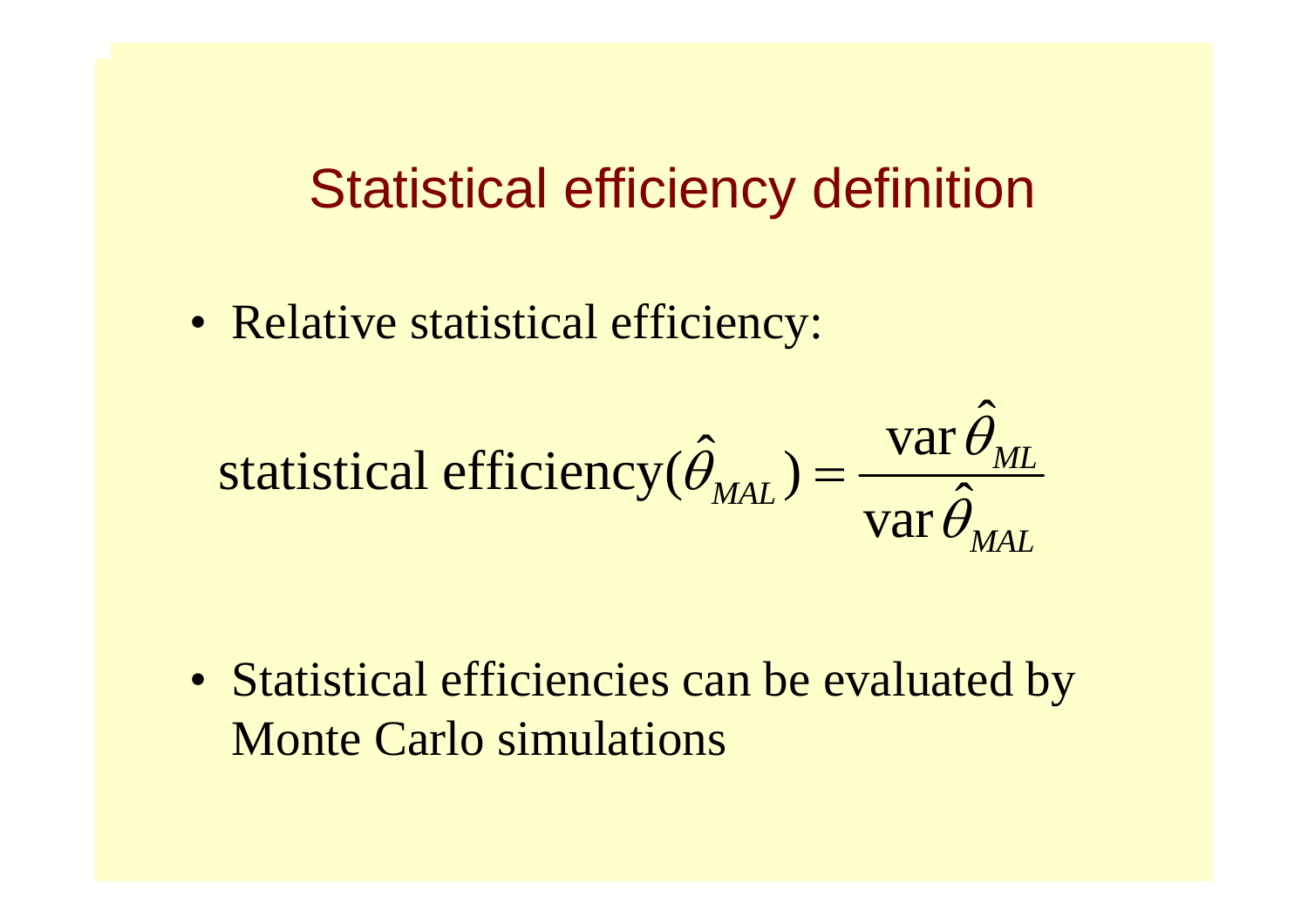#### Simulation conditions

• Simple 1-compartment IV bolus model, two random effects V and K

 $C(t) = (1/V)e^{-Kt}$ 

- $(V, K) \sim N(\mu, \Sigma)$ , 25% inter-individual relative standard deviation in each of V, K.
- $Y_i = C(t)(1+e_i)$ ,  $e_i \sim N(0,\sigma^2)$ , intra-individual relative σ=.10, 2 observations/subject (sparse data)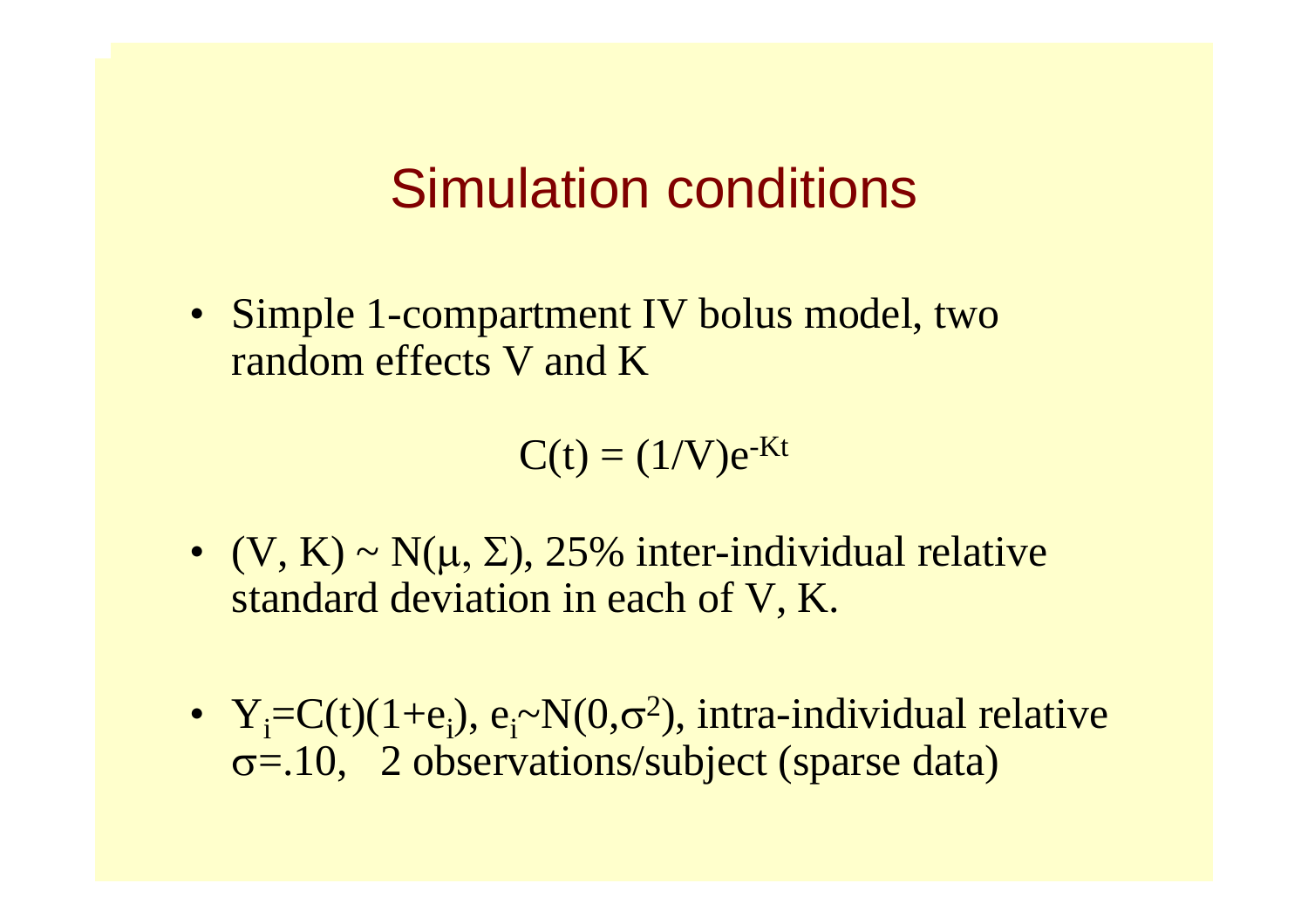### Approximate likelihoods can destroy statistical efficiency

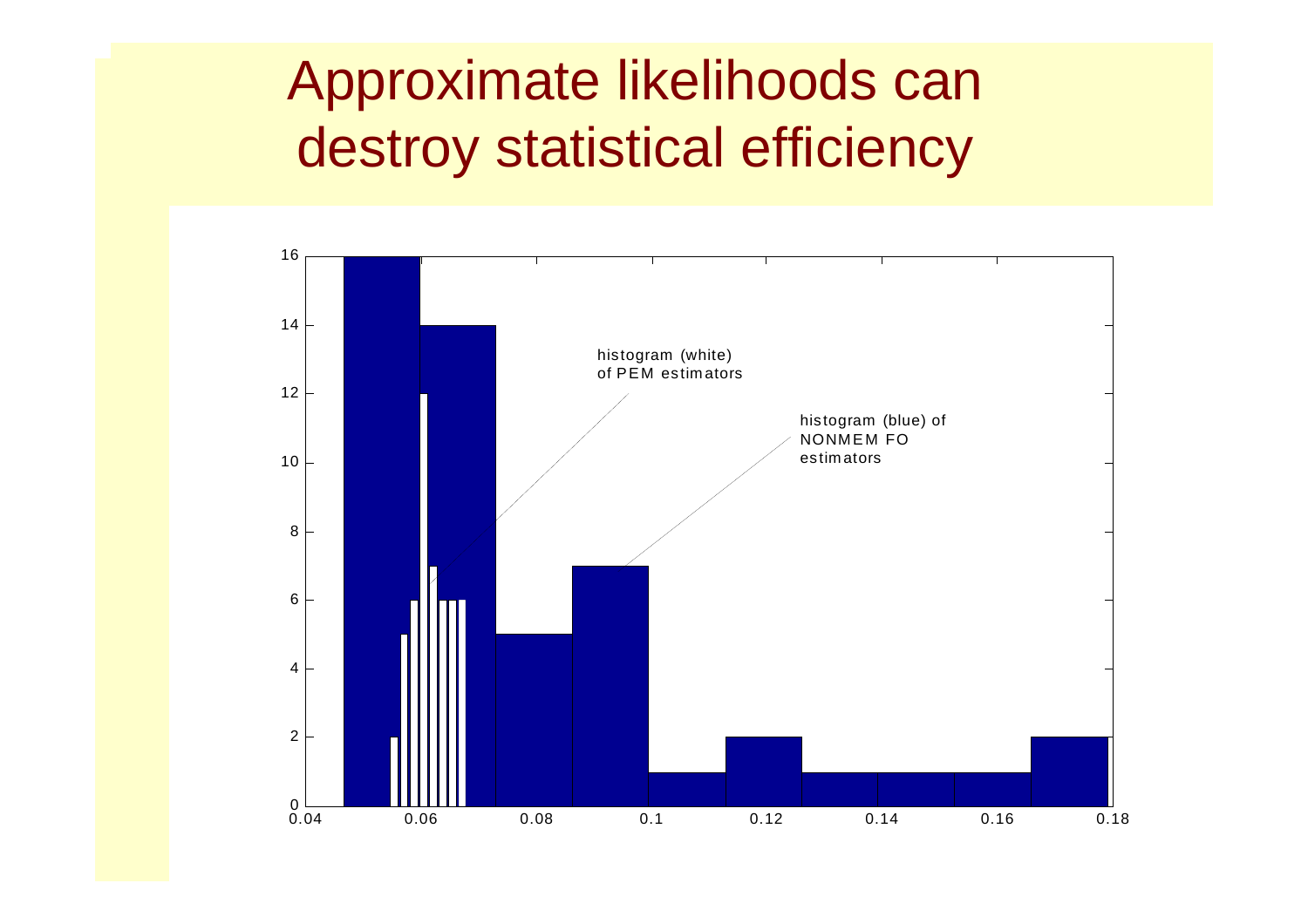# FOCE does better, but still has <40% efficiency relative to ML

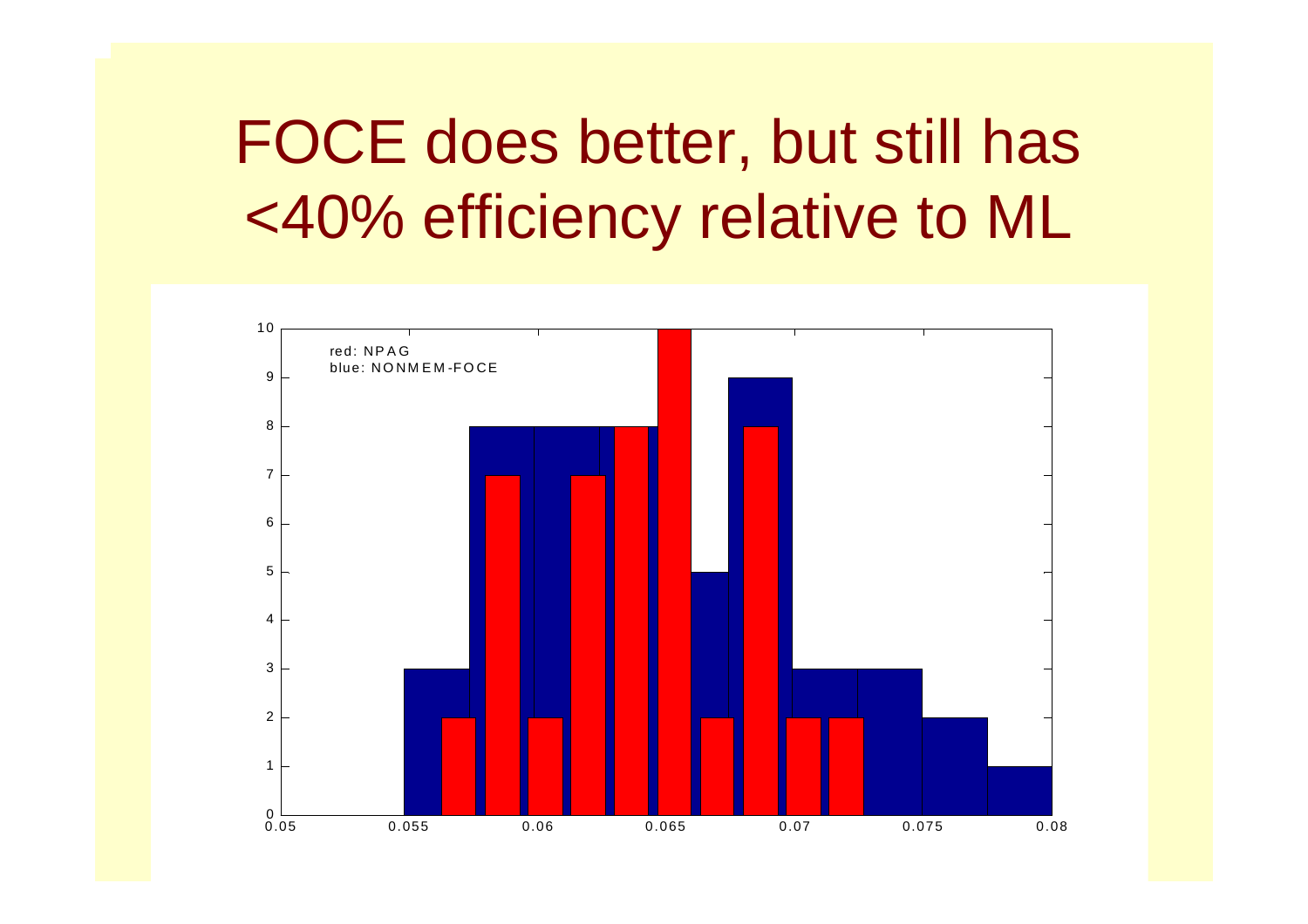### Comparative statistical efficiencies, 2 obs/subject, 10% observational error

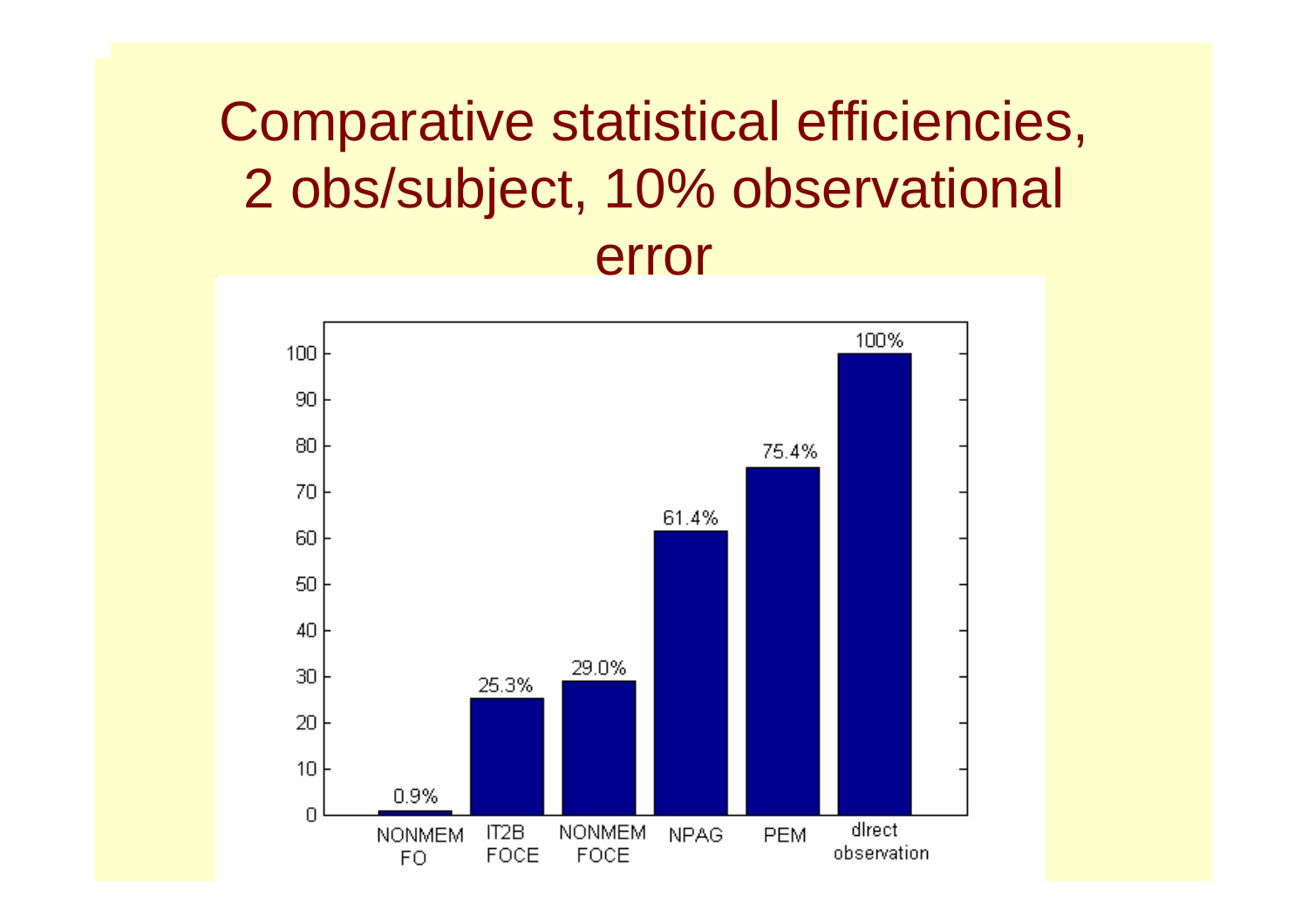#### Approximations add random error

$$
\hat{\theta}_{ML} = \hat{\theta}_{ML} + (\hat{\theta}_{ML} - \hat{\theta}_{ML})
$$

$$
\text{var}(\hat{\theta}_{FO} - \hat{\theta}_{ML}) = 80 \text{ var}(\hat{\theta}_{ML})
$$

$$
\text{var}(\hat{\theta}_{FOCE} - \hat{\theta}_{ML}) = 1.2 \text{var}(\hat{\theta}_{ML})
$$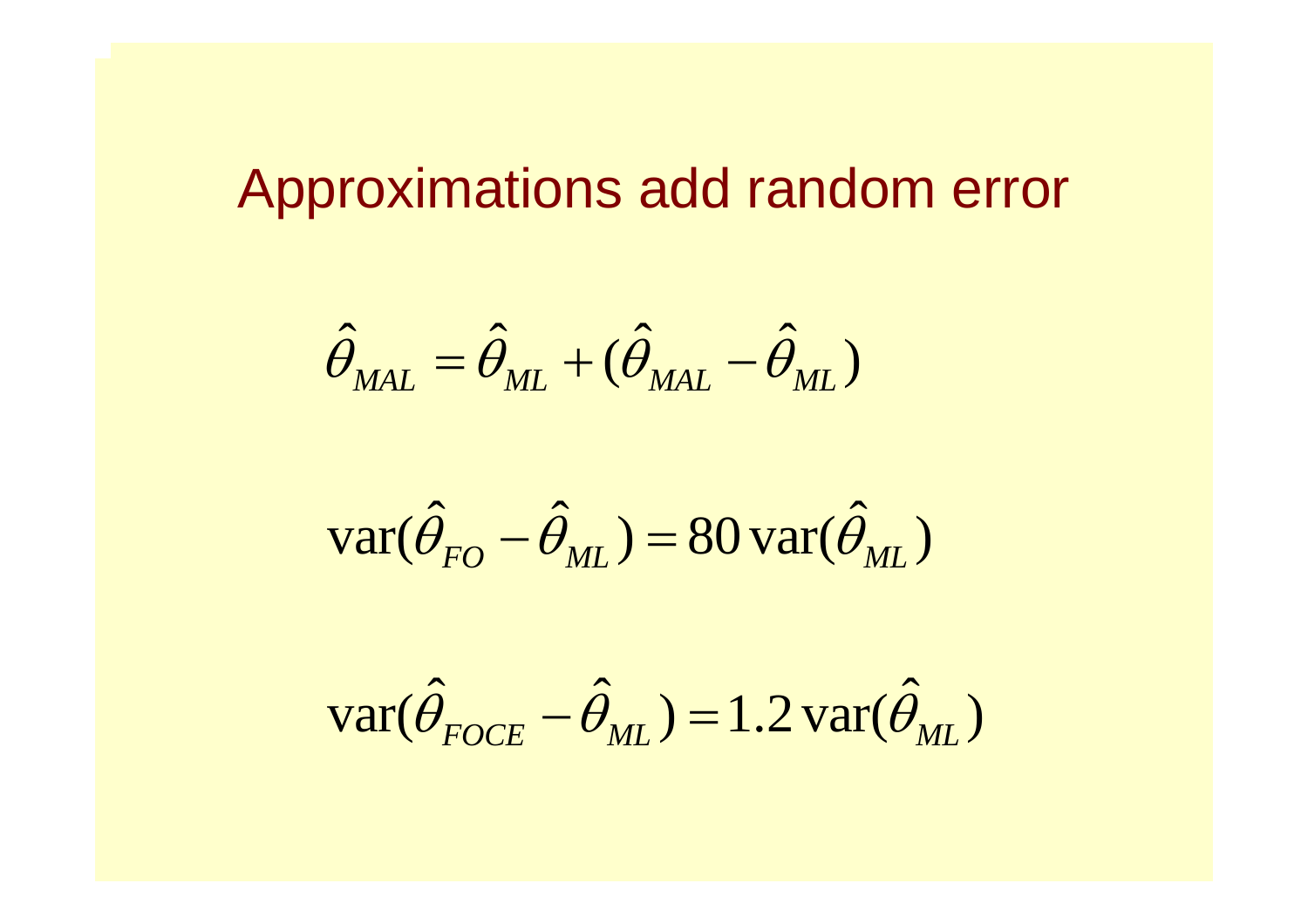### PEM Estimation

- Simplest case just random effects (no fixed effects related to covariates)
- Population distribution of random effects vector  $\eta$  at the lowest level is  $N(\mu, \Sigma)$ , so parameters to be estimated are  $\theta = (\mu, \Sigma)$
- We are given likelihood functions  $l_i^{}(\mathit{y}_i^{} \,|\, \eta , \sigma^z)$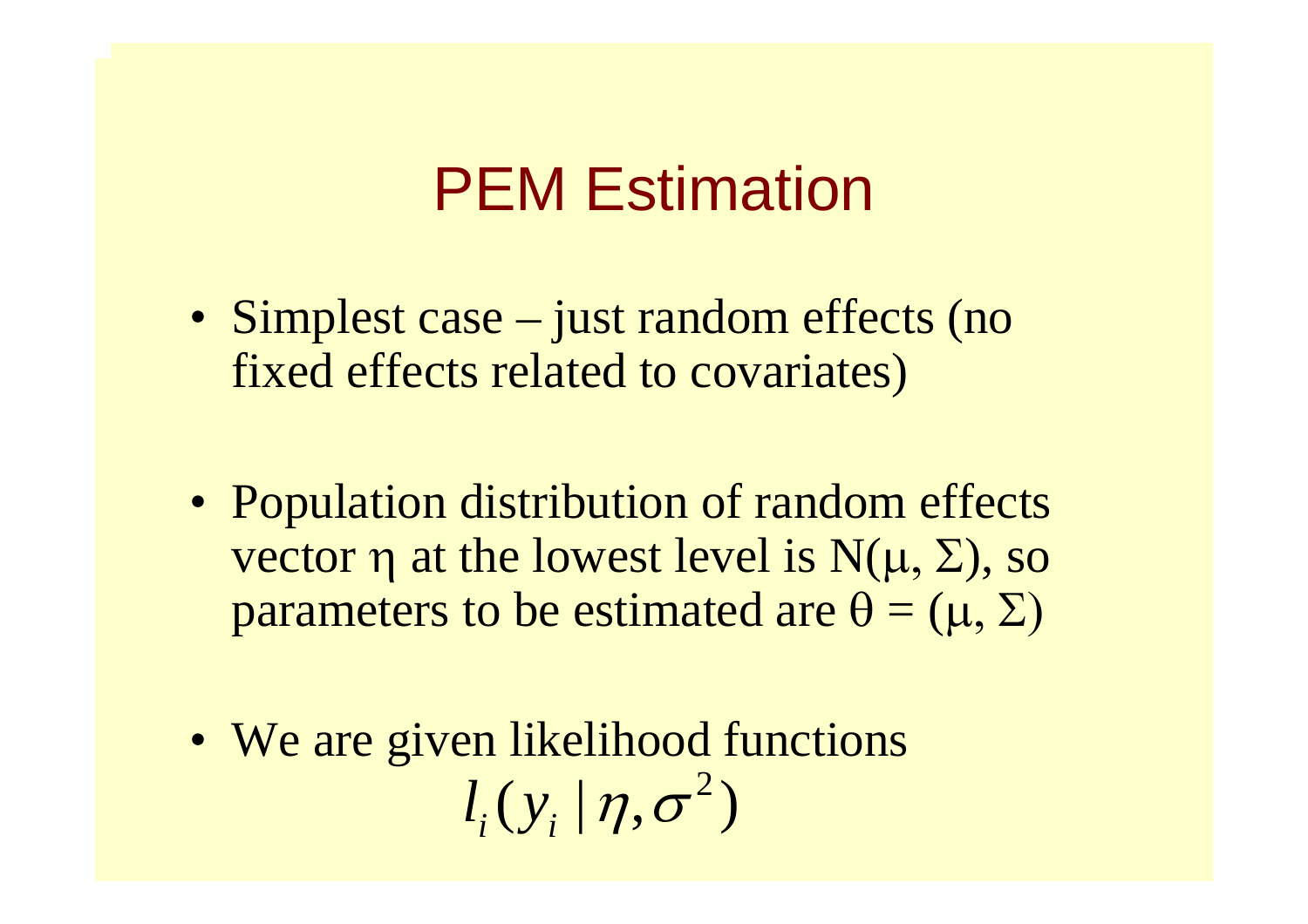# PEM algorithm

• For current population distribution iterate  $N(\mu^{j}, \Sigma^{j})$ , compute posterior distributions  $\int_{post}$   $\int_l (y^+_i | \eta) f(\eta^+_j, \Sigma^-_j)$ *i i* $l_i(y_i | \eta) f$ *f Q*  $\eta$ )  $f(\eta | \mu_i, \Sigma)$ =

• Compute  $(\mu^{j+1}, \Sigma^{j+1})$  as the mean and covariance of the posterior mixture distribution1*N*

$$
f^{post} = \frac{1}{N} \sum_{i=1}^{N} f_i^{post}
$$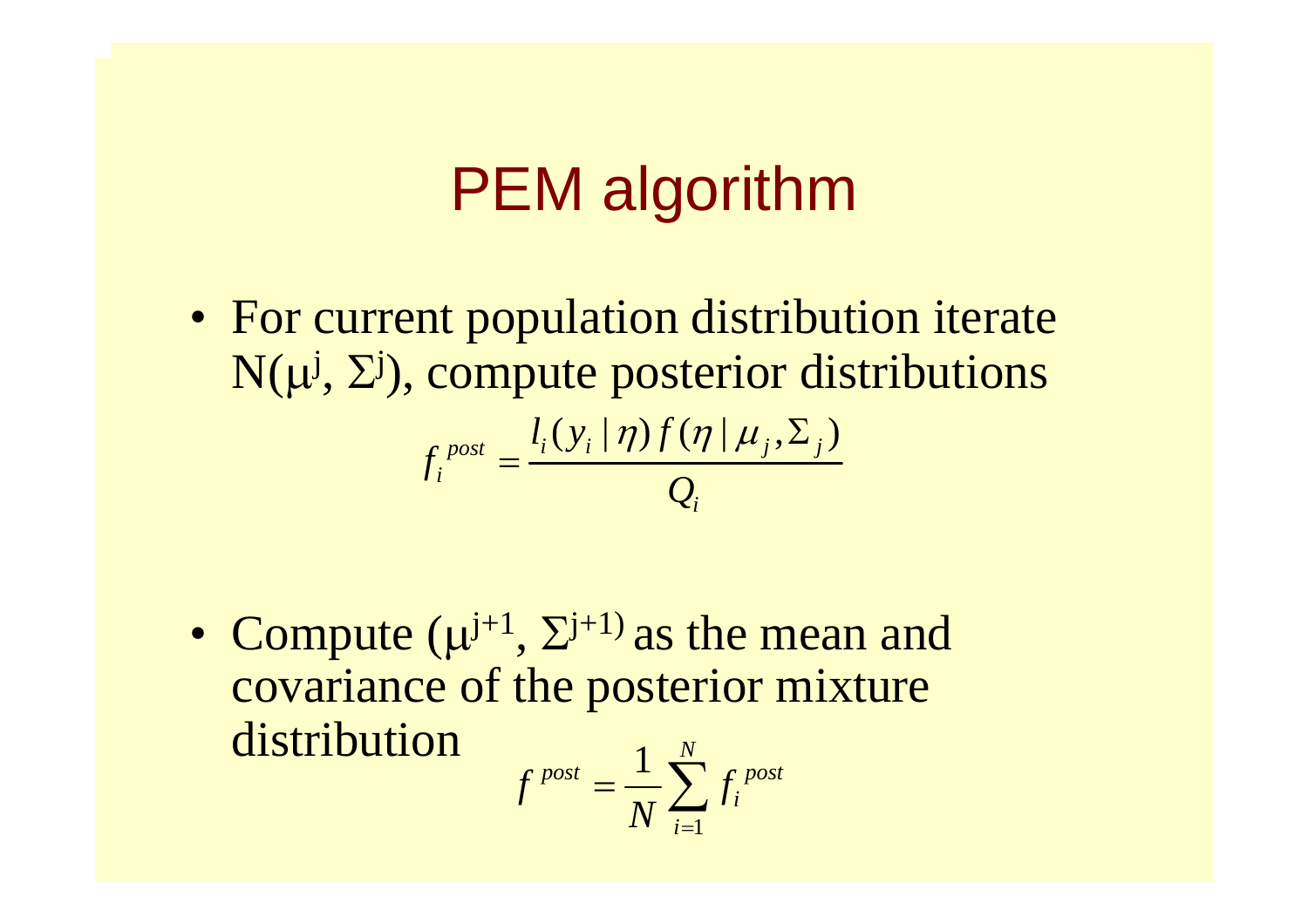### Likelihoods

1*i*=

*i*

- Likelihood of j+1 iterate is  $1 \nabla j+1$  $\log L(\mu^{J+1}, \Sigma^{J+1}) = \sum log$  $j+1$   $\nabla j+1$   $\sum$   $\sum$  $L(\mu^{j+1},\Sigma^{j+1})=\sum\log Q$
- (Schumitzky, 1993) showed

$$
\log L(\mu^{j+1}, \Sigma^{j+1}) \ge \log L(\mu^j, \Sigma^j)
$$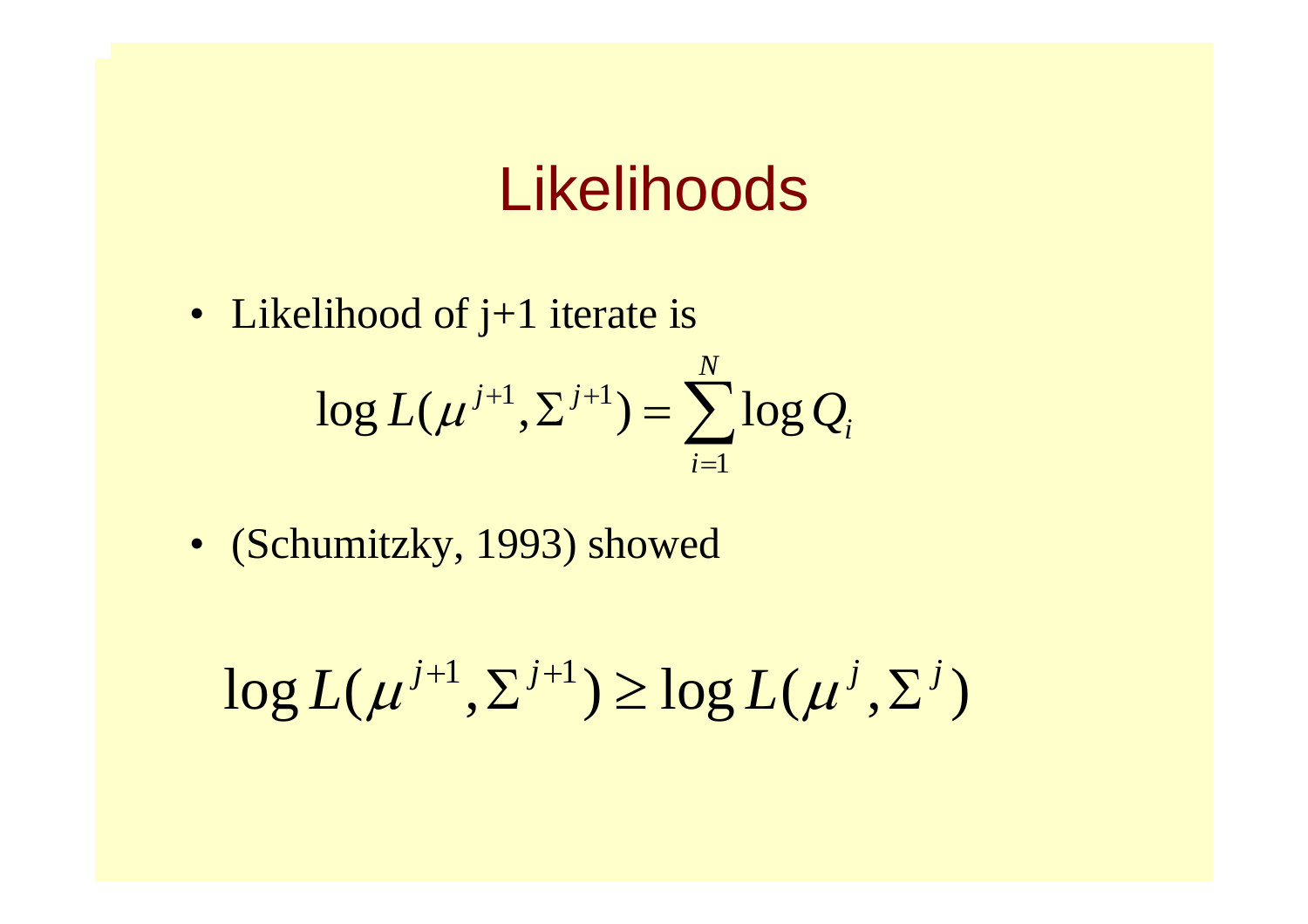# Likelihood convergence – FOCE vs PEM

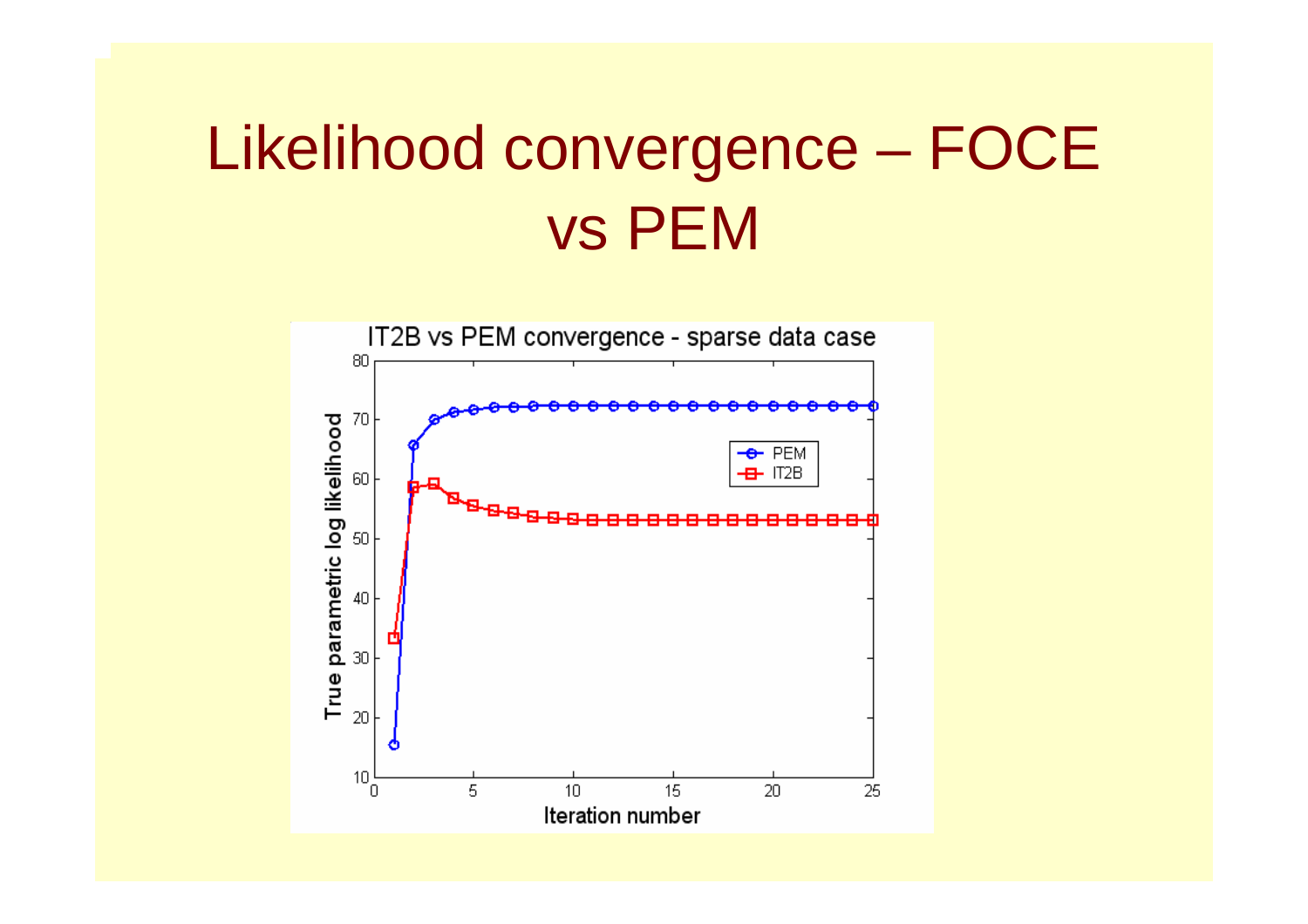### Numerical integration methods

$$
Q_i = \int l_i(y_i \mid \eta) f(\eta \mid \mu_j, \Sigma_j) d\eta
$$

$$
= \frac{1}{M} \sum_{k=1}^{M} l_i(y_i | \eta_k)
$$
 for M samples  $\eta_k$ 

 $\eta_k$  can be Monte Carlo (pseudorandom) samples, Gauss-Hermite grid points, or "quasi random" samples (low discrepancy sequences)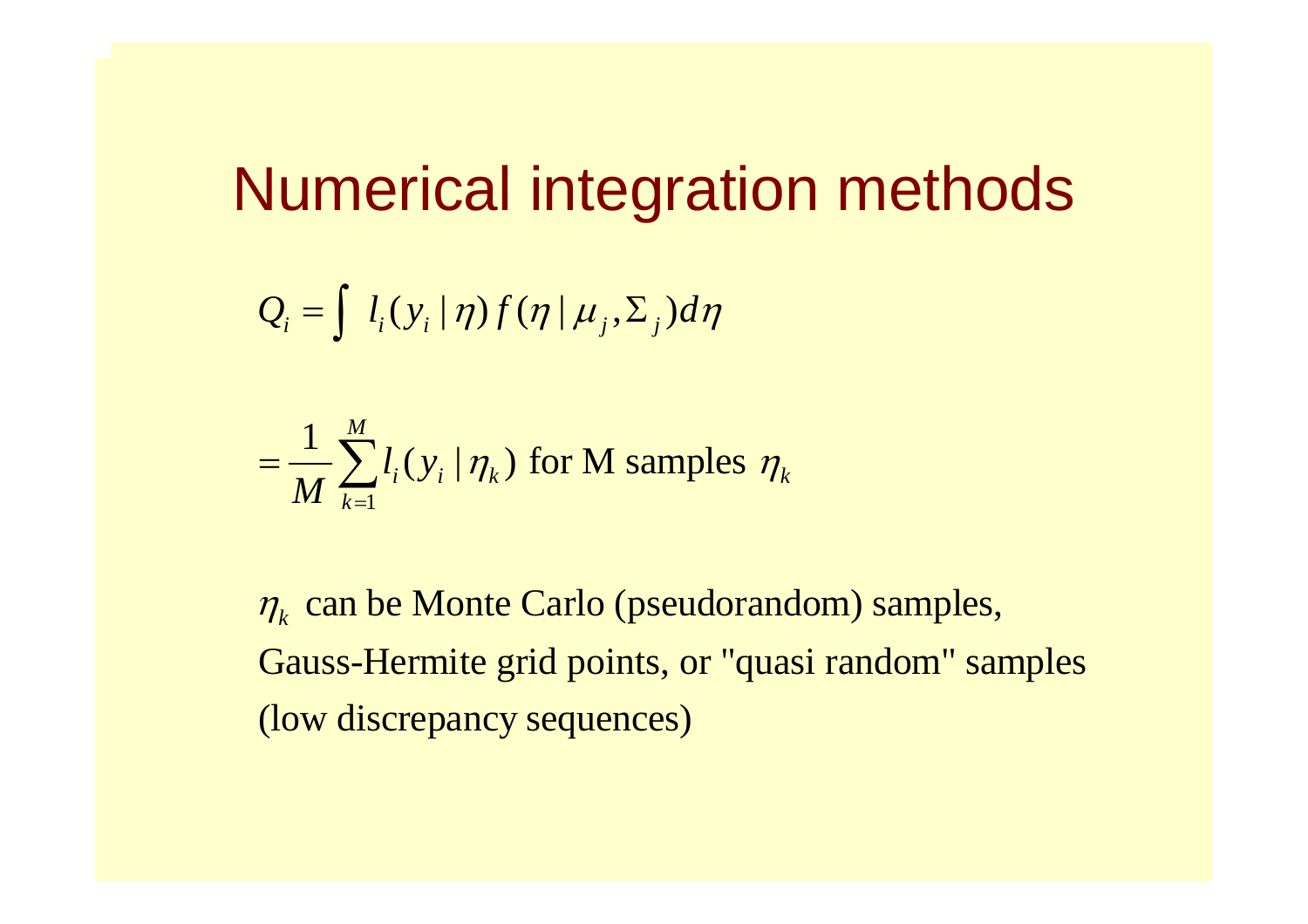### 1000 pseudo- vs quasi random samples from a bivariate N(0,**I**)





*1.065 -0.064*  $\Sigma_{pseudo} = \frac{1.003 - 0.004}{0.064 - 0.983} = \Sigma_{quasi} =$ *Integration error~1/M1/2*

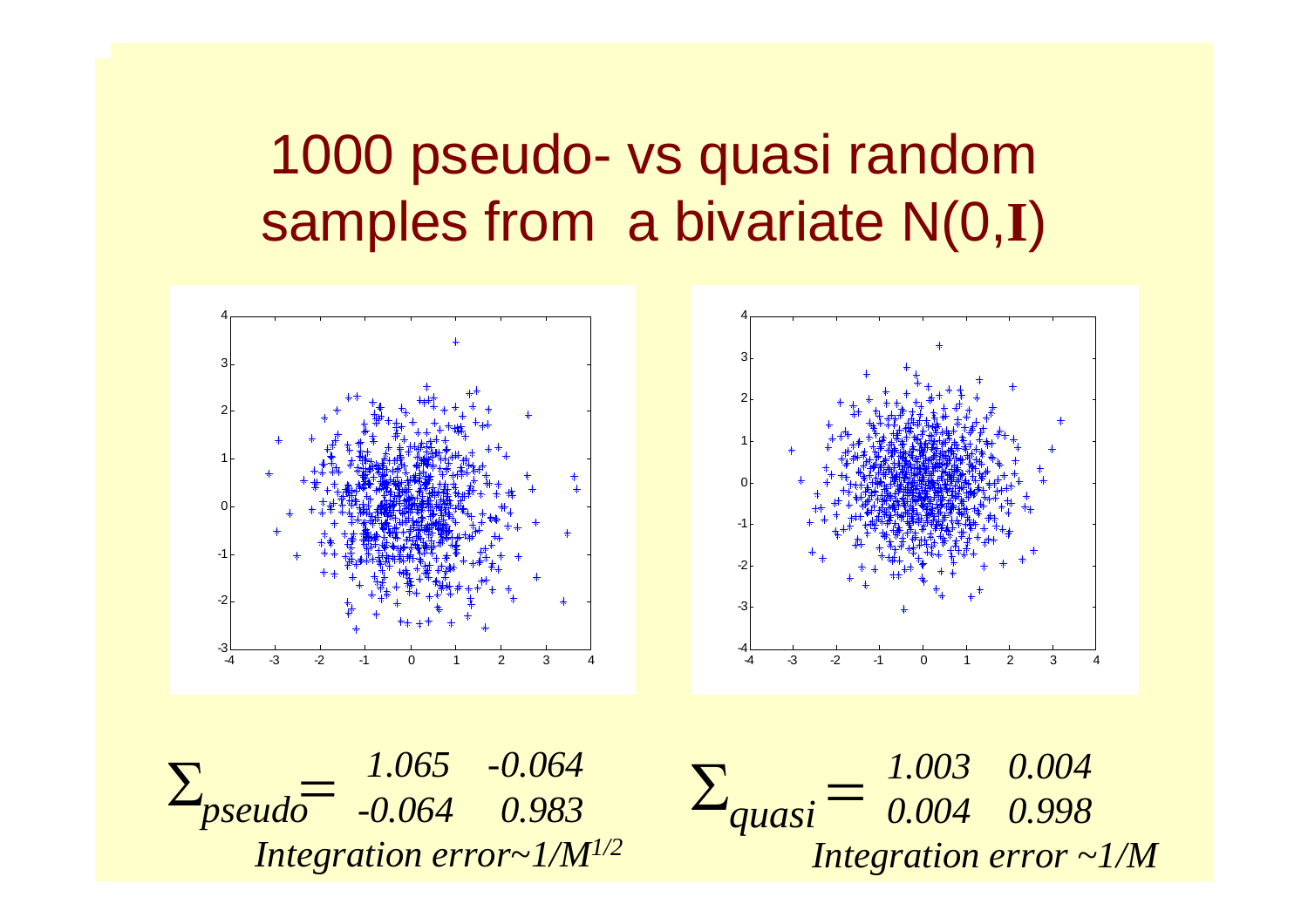Recent blind trial Pop PK method comparison (Girard et al, 2004)

• Model

$$
response = E_0 e^{\eta_1} + \frac{E_{\text{max}} e^{\eta_2} \text{dose}}{ED50 * f (sex) e^{\eta_3} + \text{dose}}
$$
  

$$
f(male) = 1, f (female) = \theta
$$
  

$$
E_0 e^{\eta_1} = e^{\log E_0}
$$

• Estimate all 8 parameters with standard errors and p-value for null hypothesis  $\theta$ =1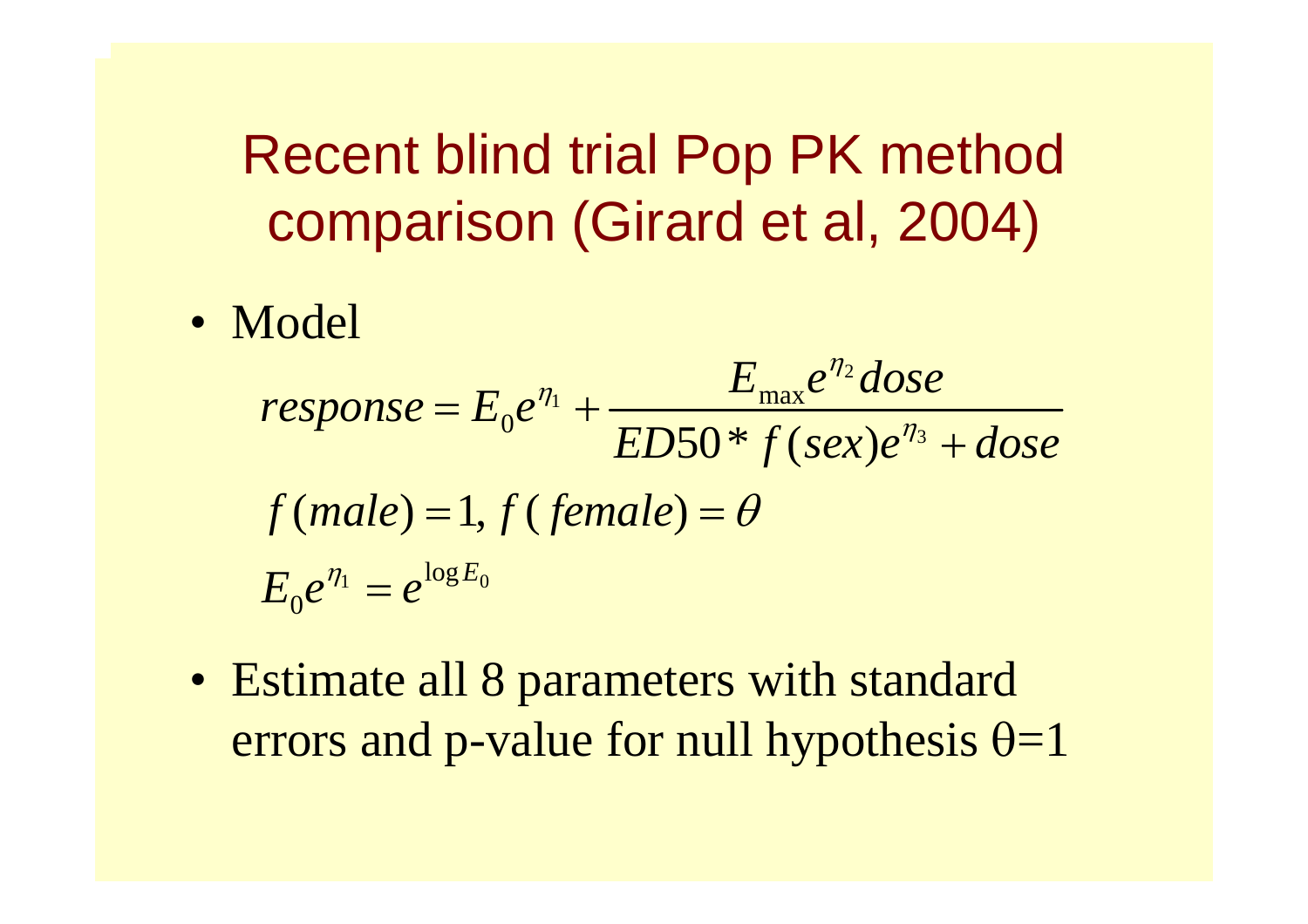#### Profile likelihood method